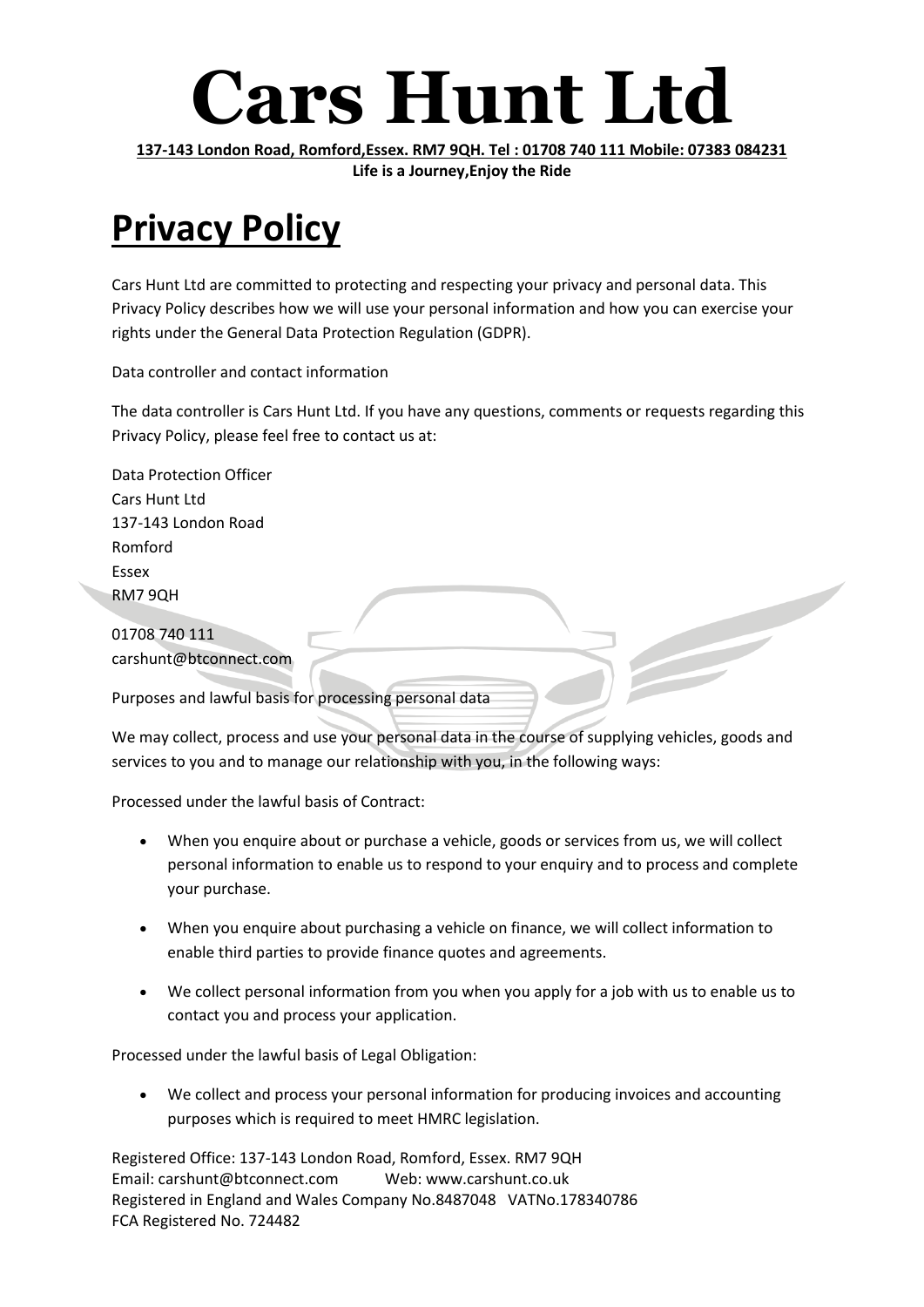# **Cars Hunt Ltd**

#### **137-143 London Road, Romford,Essex. RM7 9QH. Tel : 01708 740 111 Mobile: 07383 084231 Life is a Journey,Enjoy the Ride**

 We collect personal information from employees to enable us to meet employment law obligations.

Processed under the lawful basis of Consent:

 If you have given consent to receive marketing communications from us, we will collect information concerning your marketing preferences and send you communications based on those preferences.

Who we share your personal data with

We do not share your data with any other third parties except:

- if you have given your consent.
- if it is necessary to enable the provision of third party services you have requested (for example to facilitate warranty, insurance or finance quotes or agreements).
- if we are under a duty to comply with any legal obligation.

Third party recipients of your data

Data processors are third parties who provide elements of our business management services for us, who process or store personal data on our behalf. The categories of these recipients are accounting, marketing, software, and website providers.

We have contracts in place with our data processors to ensure they are looking after your data to GDPR standards, which means they cannot use, share or do anything with your personal data unless we have instructed them to do so.

#### Retention periods

Unless otherwise listed below, your personal data will be kept for a period of 7 years in order to comply with HMRC requirements.

Personal data processed under consent will be kept for as long as you consent to its processing. We will seek to refresh your consent at appropriate intervals.

Your rights in regard to your personal data

You have a number of rights in regard to your personal data. These include the right to request access to, rectification or erasure of personal data we hold, or restriction of processing concerning your data, or to object to the processing as well as the right of data portability. If you wish to make any such requests please contact us in writing using the contact details at the top of this page.

Registered Office: 137-143 London Road, Romford, Essex. RM7 9QH Email: carshunt@btconnect.com Web: www.carshunt.co.uk Registered in England and Wales Company No.8487048 VATNo.178340786 FCA Registered No. 724482